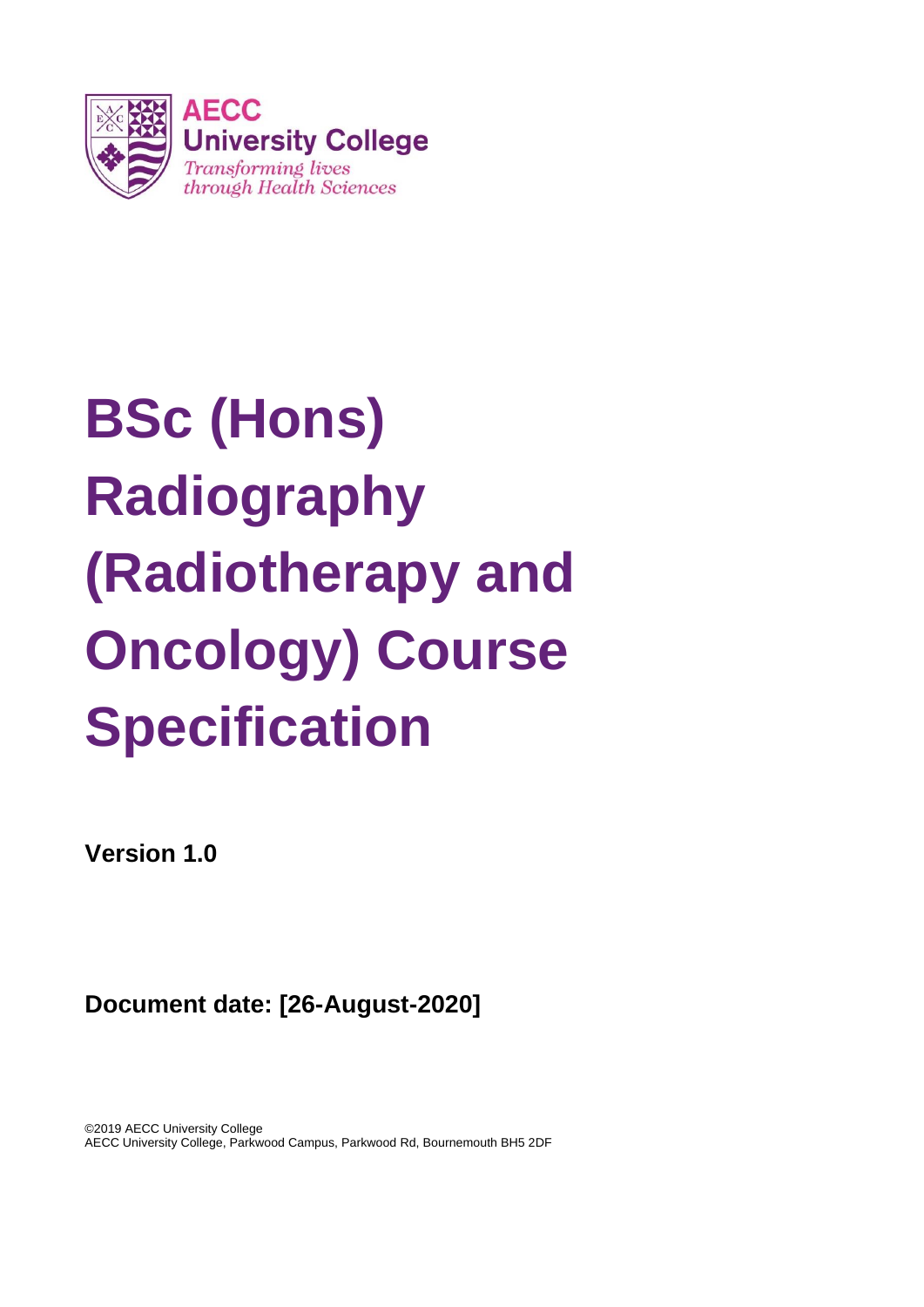# **Contents**

| 2.  |                                                                           |
|-----|---------------------------------------------------------------------------|
| 3.  |                                                                           |
| 4.  |                                                                           |
| 5.  | Placements, work-based learning or other special features of the course 6 |
| 6.  |                                                                           |
| 7.  |                                                                           |
| 8.  |                                                                           |
| 9.  |                                                                           |
|     |                                                                           |
|     |                                                                           |
|     |                                                                           |
|     |                                                                           |
| 14. |                                                                           |
|     |                                                                           |
|     |                                                                           |
|     |                                                                           |
|     |                                                                           |
|     |                                                                           |

# **Record of Modifications**

| <b>Description of Modification</b> | Date approved | <b>Cohort(s) to which</b><br>modification applies |
|------------------------------------|---------------|---------------------------------------------------|
|                                    |               |                                                   |
|                                    |               |                                                   |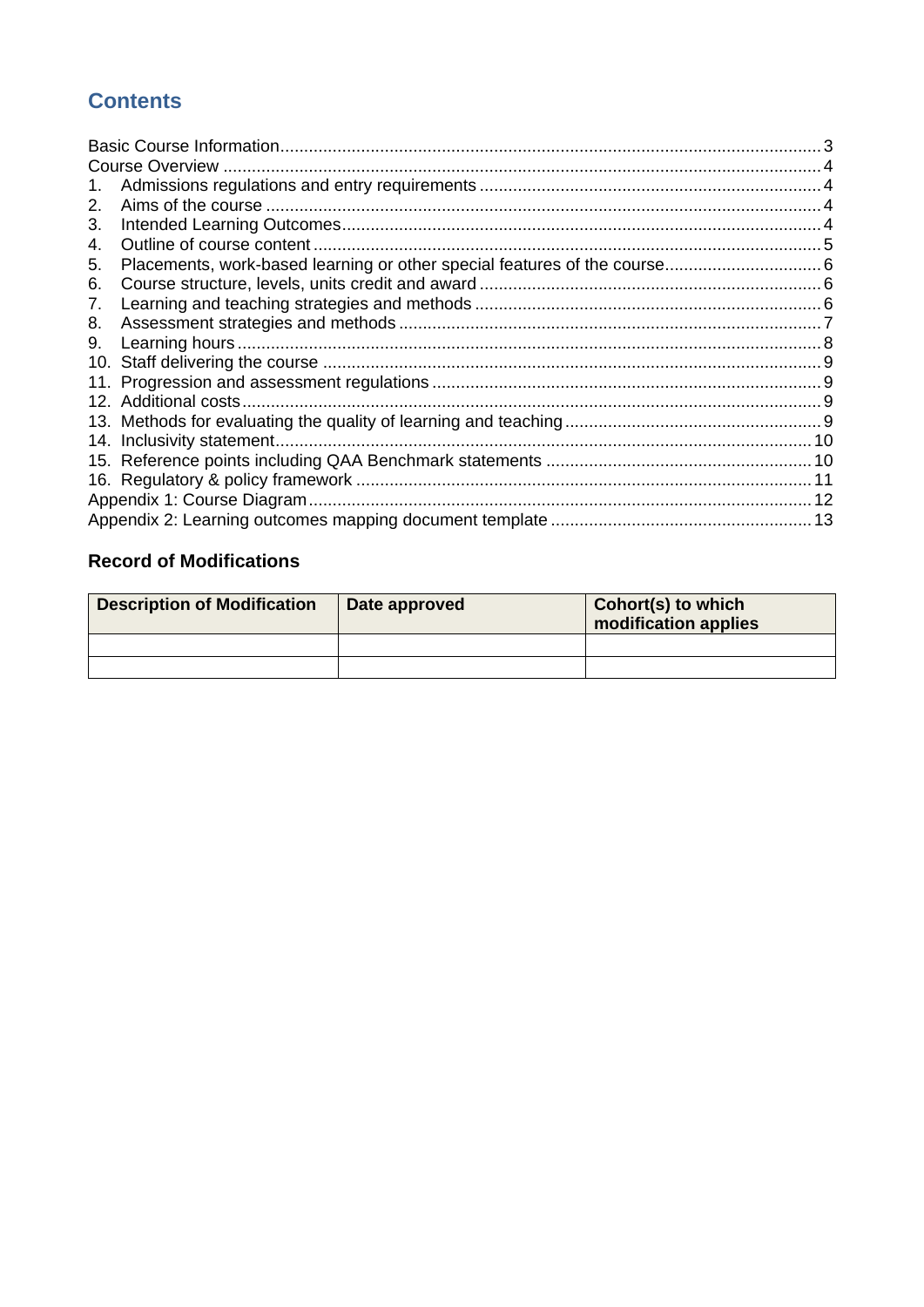This specification provides a concise summary of the main features of the course and the learning outcomes that a typical student might reasonably be expected to achieve and demonstrate if s/he takes full advantage of the learning opportunities that are provided.

Courses, major changes to courses and modifications to courses are approved following consideration through the University College's Course Approval and Review processes or Course and Unit Modification policy, as appropriate. It is, however, expected that courses change over time, for example as a result of changes to professional accreditation requirements, in response to feedback from academic staff and students, and through annual review processes. Any such changes will be discussed with and communicated to students in an appropriate and timely manner.

#### Awarding Institution AECC University College Teaching Institution **AECC University College** Final award, title and credits **BSc Radiography (Radiotherapy and Oncology)** (360 CATS) Course Code(s) BSRROF Interim exit awards, titles and credits Cert HE Radiographic Sciences (120 credits (60 ECTS) at Level 4) Dip HE Radiographic Sciences (120 credits (60 ECTS) at Level 4 and 120 credits (60 ECTS) at Level 5) FHEQ level of final award Level 6 Mode of study Full-time Accreditation details **Health and Care Professions Council (HCPC)** accreditation of the course and final exit qualification enables graduates to apply for registration as a radiographer in the United Kingdom. Health and Care Professions Council (HCPC) approved 20/08/2020 Applying for Society and College of Radiographers (SCoR) approval. Standard length of course 3 years for BSc students entering in year 1 (Full-time). Minimum and maximum periods of study Minimum - 3 years Maximum – 5 years Language of delivery **English** Place of delivery **AECC** University College UCAS code (where applicable) | B822 HECOS Code(s) per course/pathway 100132 Date Course initially validated | 12 August 2020 Date of first intake September 2020 Version number of this Course **Specification** Version 1.0 Date this version approved/intake to which this applies 12 August 2020 Author(s) Phil Hume, Matthew Southam

#### <span id="page-2-0"></span>**Basic Course Information**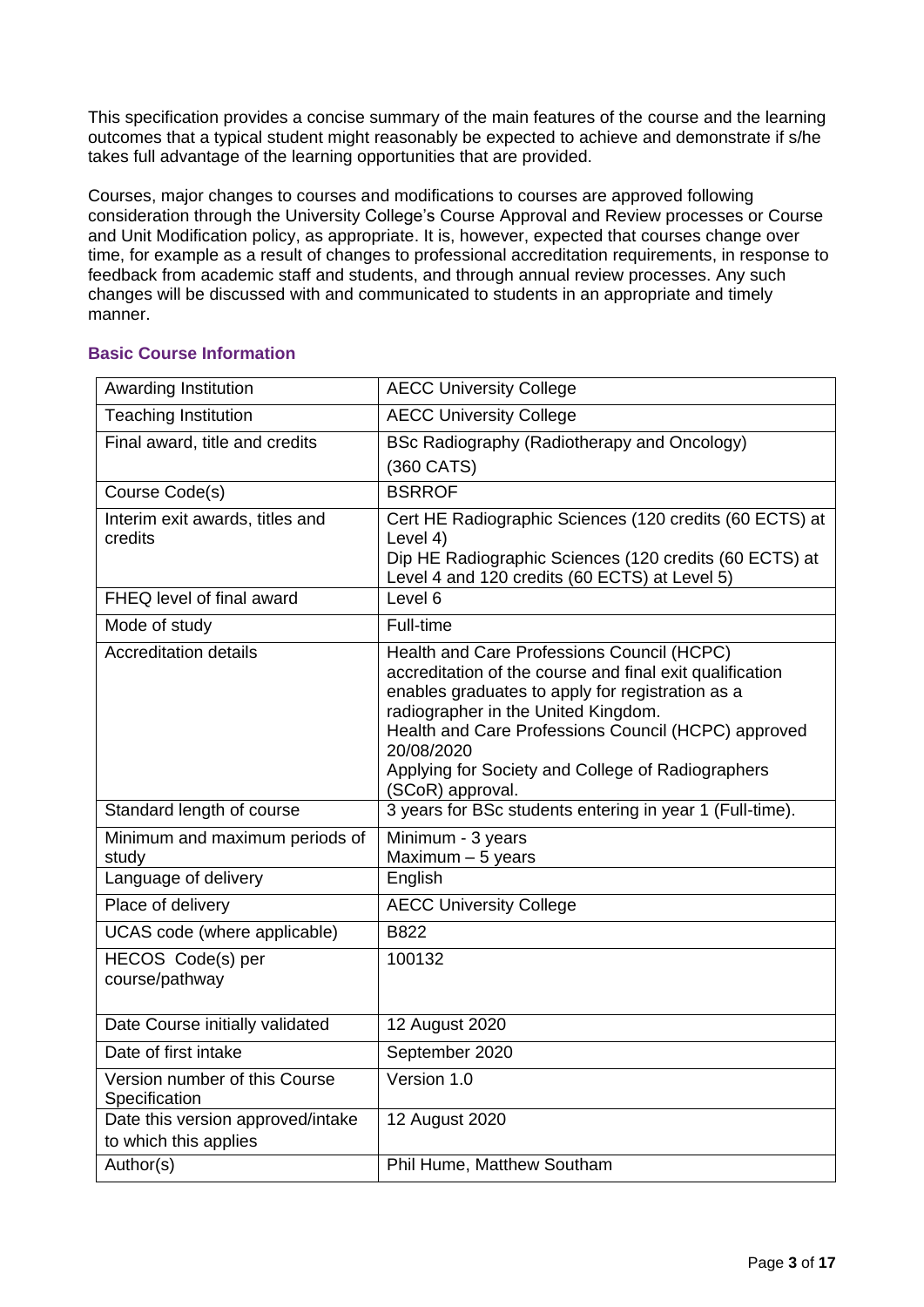#### <span id="page-3-0"></span>**Course Overview**

#### <span id="page-3-1"></span>**1. Admissions regulations and entry requirements**

The regulations for this Course are the University College's Standard Admission Regulations] which may be found from the **Latest Policies webpage**. These regulations include the general entry requirements and specific requirements regarding English language.

The detailed entry requirements for the course may be found from the relevant course page on the University College website. Successful applicants will also hold a current enhanced Disclosure and Barring Service (DBS) check.

#### **Recognition of Prior Learning (RPL)**

AECC University College has a [Recognition of Prior Learning Policy](http://www.southampton.ac.uk/quality/assessment/prior_learning.page?) which can be found from the [Latest Policies webpage](https://www.aecc.ac.uk/about/how-we-work/latest-policies/)

#### <span id="page-3-2"></span>**2. Aims of the course**

The aims of the course are to:

- Develop the relevant skills, knowledge and professionalism to meet the standards of proficiency and education laid out by the Health and Care Professions Council, and the Society and College of Radiographers to be eligible for registration.
- Guide Students through a progressive learning experience to develop from a scholar to an autonomous, reflective and critical lifelong learner.
- Prepare the student for a career as a healthcare professional through gaining relevant professionalism, empathy and communication skills to work as part of a team to deliver clinical provision as part of a wider healthcare system.
- Enhance the clinical, academic, social and transferable skills of the learner to thrive in an ever changing healthcare workforce to remain highly employable.
- Equip students to understand and apply sound scientific, research and technological principles to ensure the delivery of safe practice.
- Equip students to understand and implement clinical guidelines, legislation and professional/statutory regulations to evidence best practice within the delivery of diagnostic radiography and imaging services.

#### <span id="page-3-3"></span>**3. Intended Learning Outcomes**

#### **Subject Knowledge and Understanding**

Having successfully completed this course students will be able to demonstrate knowledge and understanding of:

- A1 Principles of human anatomy and physiology
- A2 Histology and pathophysiology of disease processes and oncology
- A3 Radiographic practices in the application of therapeutic radiography
- A4 Radiation physics and radiobiology
- A5 Current advances of therapeutic radiography practices
- A6 Psychological principles and practices applicable in professional practice and patient care
- A7 Underpinning principles of research practices, data collection and analysis, ethical considerations and governance in the healthcare sector
- A8 Healthcare policy and structure, and the integration and application of these in the wider health and social care arena

#### **Intellectual Skills**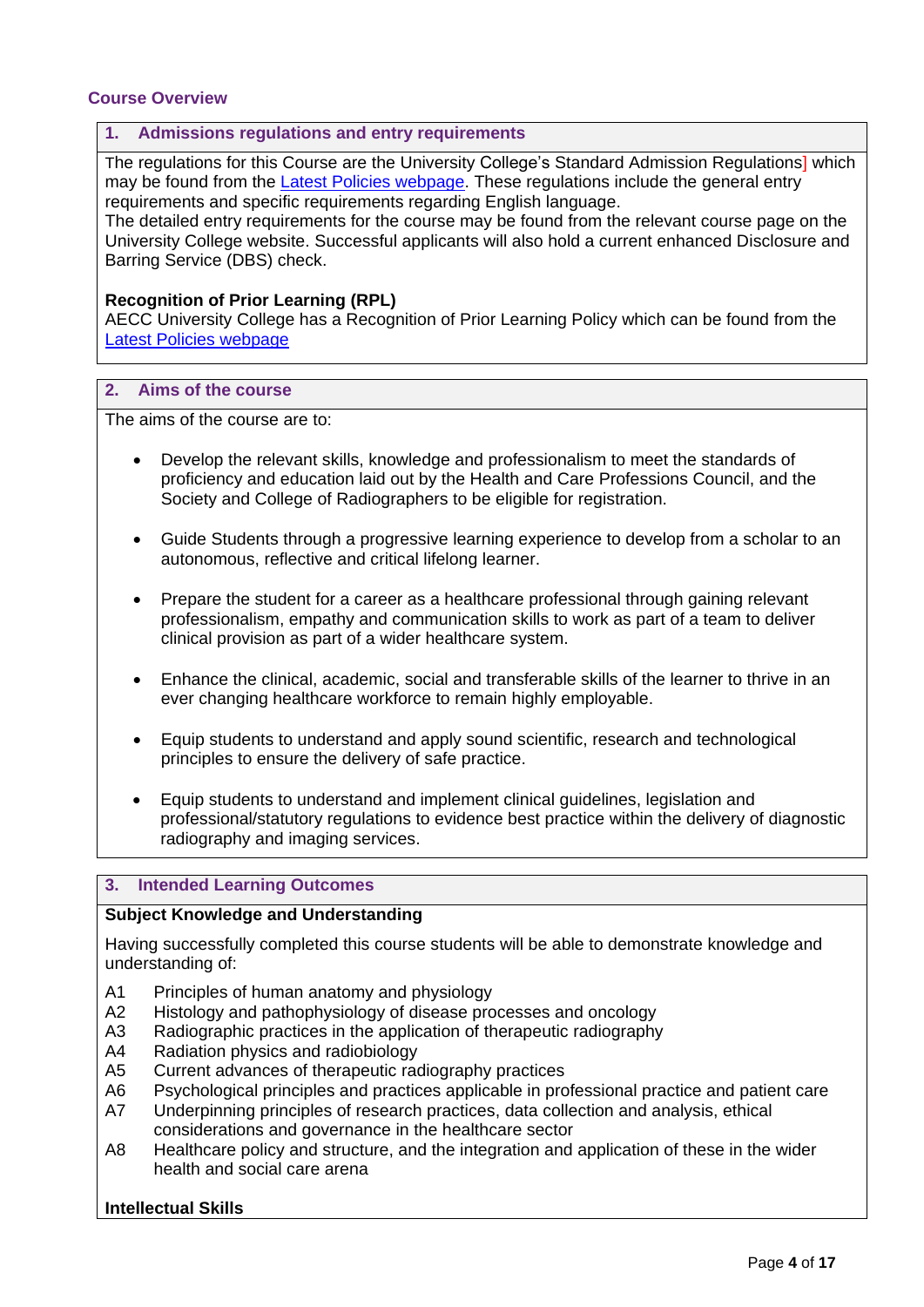#### **3. Intended Learning Outcomes**

Having successfully completed this course students will be able to:

- B1 Critically evaluate, interpret and integrate knowledge for academic study and development
- B2 Apply problem solving skills effectively, independently and to integrate as part of a team
- B3 Systematically search and evaluate literature to guide professional development
- B4 Appraise, interpret and critique data from a wide range of sources and literature
- B5 Synthesise knowledge and learning into practice for real world application

#### **Practical Skills**

Having successfully completed this course students will be able to:

- C1 Effectively communicate to both patients and colleagues in a variety of terminologies to ensure understanding on complex concepts and ideas.
- C2 Critically reflect upon decisions of clinical practice and to instigate change to adhere to practice guidelines
- C3 Undertake radiographic practices in a safe, effective and competent manner
- C4 Interpret and evaluate imaging procedures and reports in the execution of Patient management
- C5 Monitor and review management interventions and be able to intervene and modify care in accordance to clinical guidelines

#### **Transferable skills**

Having successfully completed this course students will be able to:

- D1 Effectively communicate to service users, healthcare professionals and inter-agency groups
- D2 Undertake reflective practice around personal, professional and academic practices and development
- D3 Optimise productivity through the use of effective time management skills.
- D4 Develop and undertake research and clinical audits for the further development of practice
- D5 Integrate as a productive member of a team, in a supportive and constructive manner
- D6 Deal with challenge and critique in a progressive manner to further benefit themselves and partners
- D7 Utilise information technology effectively to optimise productivity.

#### **Course Structure**

#### <span id="page-4-0"></span>**4. Outline of course content**

The BSc (Hons) Radiography (Radiotherapy and Oncology) course will educate, train and develop students from school leavers to developing professionals ready to integrate into the wider healthcare professions and be eligible to register with the Health and Care Professions Council (HCPC) as a Radiographer. This course does not give automatic registration. The BSc (Hons) Radiography (Radiotherapy and Oncology) is designed to comply with the requirements for validation by the HCPC and the Society and College of Radiographers (SCoR).

The course incorporates and integrates knowledge from the underpinning sciences that is used and developed through their application. The application of this knowledge and understanding will then be demonstrated through the safe provision of radiographic services. As such the practical skills and competencies to be able to operate as a safe and proficient clinical professional will be taught, developed and assessed throughout the course combining theoretical learning, practical skill development and real-world experiences.

The three themes embedded throughout this course which are Professionalism, Radiography specific knowledge and techniques, and Research.

 The Professionalism theme has been developed through feedback and discussion with external stakeholders who feel current graduate radiographers would benefit from an additional level of professional clinical confidence.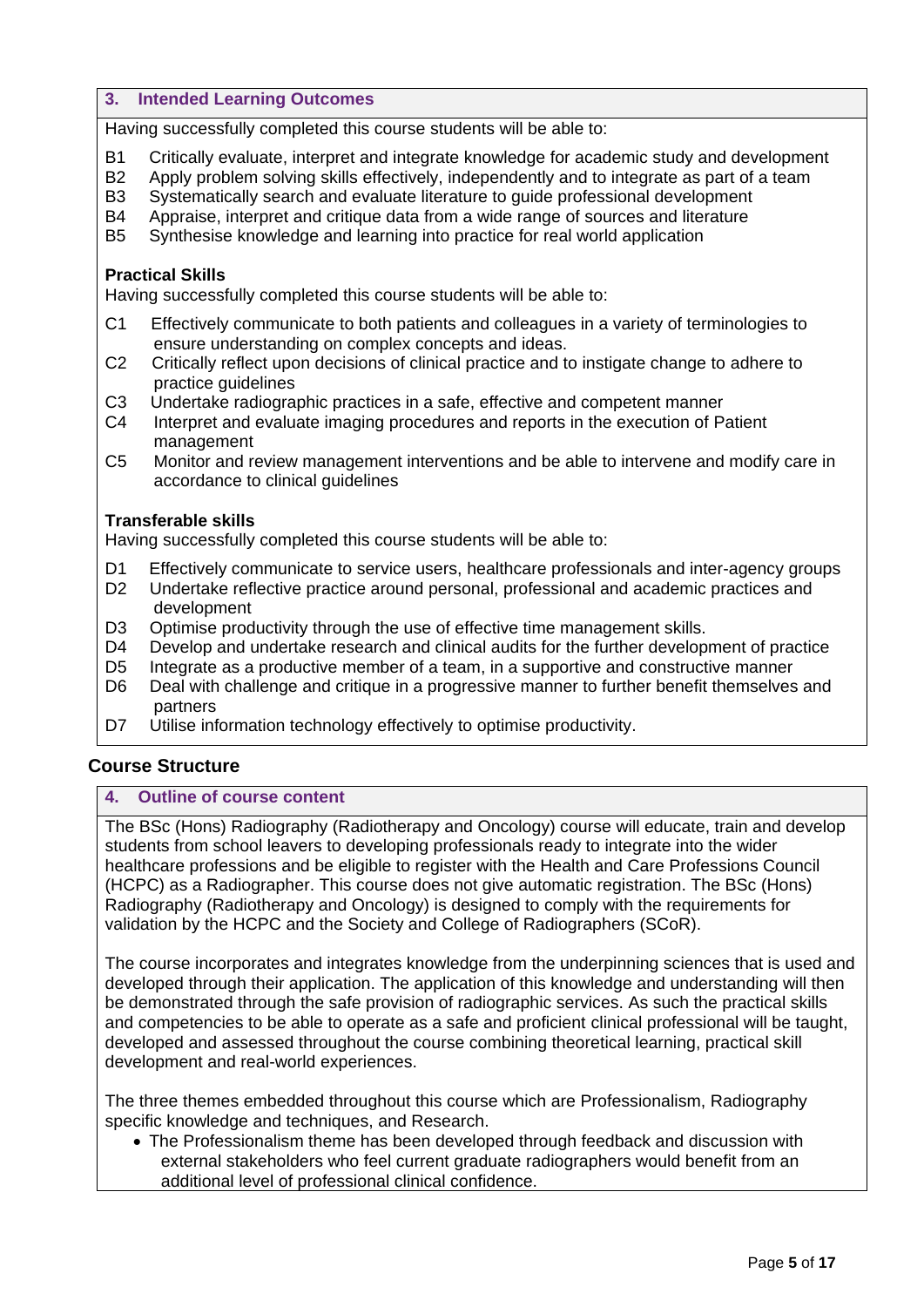#### **4. Outline of course content**

- The Radiography specific knowledge and techniques is the core of the course, which will equip students to progress straight into their careers, and to be able to work as a functional part of a team of healthcare professionals.
- The Research will guide students through the process of developing, planning, analysing and executing research studies, and equip them to more proactively engage in using and undertaking clinical research.

#### <span id="page-5-0"></span>**5. Placements, work-based learning or other special features of the course**

A key feature of this course will be the integration of experiential learning through mandatory attendance and engagement at placements. Placements will take place at radiotherapy departments at local hospital sites across the region. Placements will occur in blocks through all 3 years of the course.

Placements will allow the students to apply and integrate the knowledge gained through their taught components into the clinical setting with exposure to genuine patients and service users. Students will be issued with a placement handbook, which will be kept as a record of their interactions and experiences. This will also form part of their portfolio towards unit assessments by evidencing competency. Throughout the placement and through use of the portfolio within the practice placement handbook the student will build a series of reflections around their encounters, which will be utilised in the assessment of other units. The placements are not set up as separate units within the course structure, but are a learning environment and the interactions and competencies gained through the placement are embedded within units and successful completion is therefore compulsory for progression.

Required learning and experiences will be gauged to the level of learning and development of the student. These will be clearly laid out in the handbook with stated pass criteria for each competency. The handbook will also be a record of discussions with tutors, practice educators and colleagues to guide reflective practice and future progression. Should it be required, additional remedial training and actions identified would be recorded here also.

Practice educators will be required to complete an annual review and development session.

#### <span id="page-5-1"></span>**6. Course structure, levels, units credit and award**

The level of study, units and credits required for the course and for final and exit awards are set out in the **course diagram** provided as Appendix 1.

The **learning outcomes mapping document** at Appendix 2 shows the relationship between ILOs for units and the overarching ILOs of the course.

## **Learning, Teaching and Assessment**

#### <span id="page-5-2"></span>**7. Learning and teaching strategies and methods**

In a modern healthcare profession, it is vital that practitioners can demonstrate not only technical knowledge, but also a wide range of transferable skills including critical thinking, empathy, research skills, IT skills, communication skills and the ability to undertake continuing professional development.

Incorporating expectations from local healthcare trusts, professional standards, and the UK professional standards framework, we have produced a comprehensive set of outcomes that reflect the expected competencies not only of the School but also encompassing the requirements of the HCPC and the SCoR. As with medical education in the UK, we have separated the outcomes into three main themes representing the three main aspects of a healthcare professional, namely: professionalism, knowledge and technical competence and skills.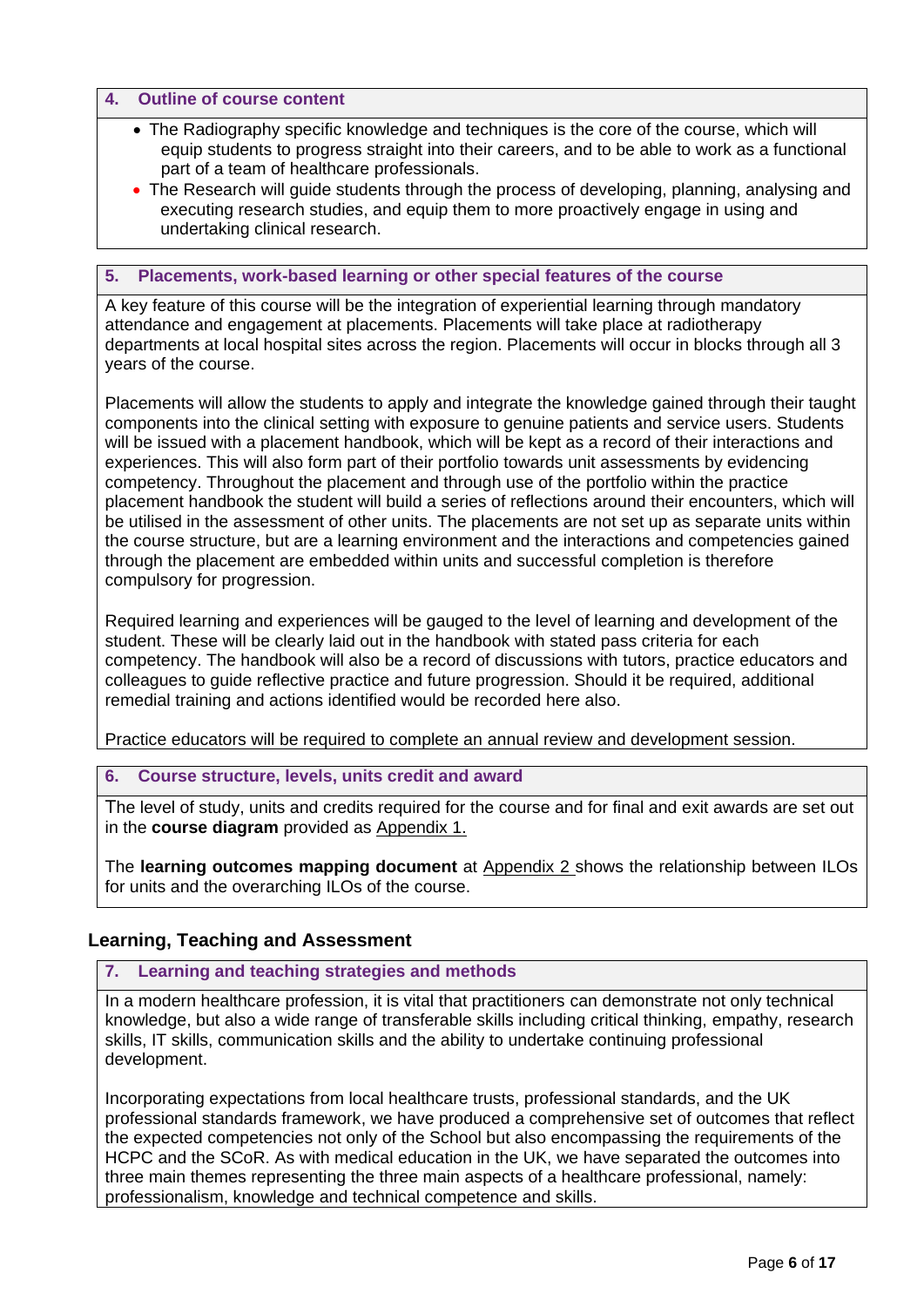#### **7. Learning and teaching strategies and methods**

The teaching and learning strategies for this course provide a blended learning approach that encourages students to develop as independent learners and to contextualise their knowledge within the clinical setting. Blended-learning is now commonplace in higher education and in particular clinical and professional courses.

A mix of traditional and innovative learning and teaching methods, will be employed to ensure the student has every opportunity to progress through their development and to provide the best learning experience as is suited to each individual subject they study. These approaches will be complemented by clinical experiences through practice-based education. As well as integration of their learning with their technical skills, additional training, development and exposure to professional practice through placements at radiology departments. This will allow the student to truly integrate their knowledge and skills into exhibiting their level of competence. The clinical competency framework and placement handbooks will be supported with online learning resources developing students' further familiarity with online learning and their IT skills, which will prepare them for completing portfolios evidencing continuing professional development. which they will need for future career development

Early levels (level 4) of the course are more heavily weighted towards the acquisition of technical and factual knowledge in the informing disciplines whilst levels 5 and 6 are more focused on the further development of skills and the integration of knowledge and skill in the progression into an autonomous professional. The course is also designed to develop the students' confidence and professionalism through applying their knowledge and skill in the professional setting whilst integrating into a wider healthcare team.

Throughout the course students undertake a clinical placement training under the supervision, guidance and support of a qualified and experienced radiographers and other relevant healthcare professionals, where they continue their learning through experiential and reflective clinical practice. During the placements students are required to demonstrate progression and develop their skills to the point of competence evidenced through their competency framework. They are also required to reflect upon these encounters and use these encounters in accounts and assignments to support their development as autonomous self-directed learners. In this way the students are continuously challenged to demonstrate a critical awareness of their beliefs and opinions, reflect on these in light of contemporary clinical research and communicate their conclusions concisely and coherently.

#### <span id="page-6-0"></span>**8. Assessment strategies and methods**

Throughout the course the students will be exposed to a variety of assessments techniques to allow them to evidence their learning and development. This strategy has largely been developed through the application of Miller's pyramid (Miller, 1990) and Bloom's taxonomy (Furst, 2016).

The form of assessment has been chosen to best evidence that the learning objectives have been met. Assessments include, but are not limited to:

- Examinations
- Practical OSCEs
- Coursework submissions Critical Analyses
- Coursework submissions Reflective Accounts
- Reflective and professional discussions
- Poster presentation
- $·$  Presentation
- Portfolio compilation

As a course designed to progress a student from a developing learner through to a clinical professional embarking on a career of lifelong learning, the assessment techniques will challenge the learning as evidenced by Miller's pyramid of clinical confidence (Norcini, 2003). As evidenced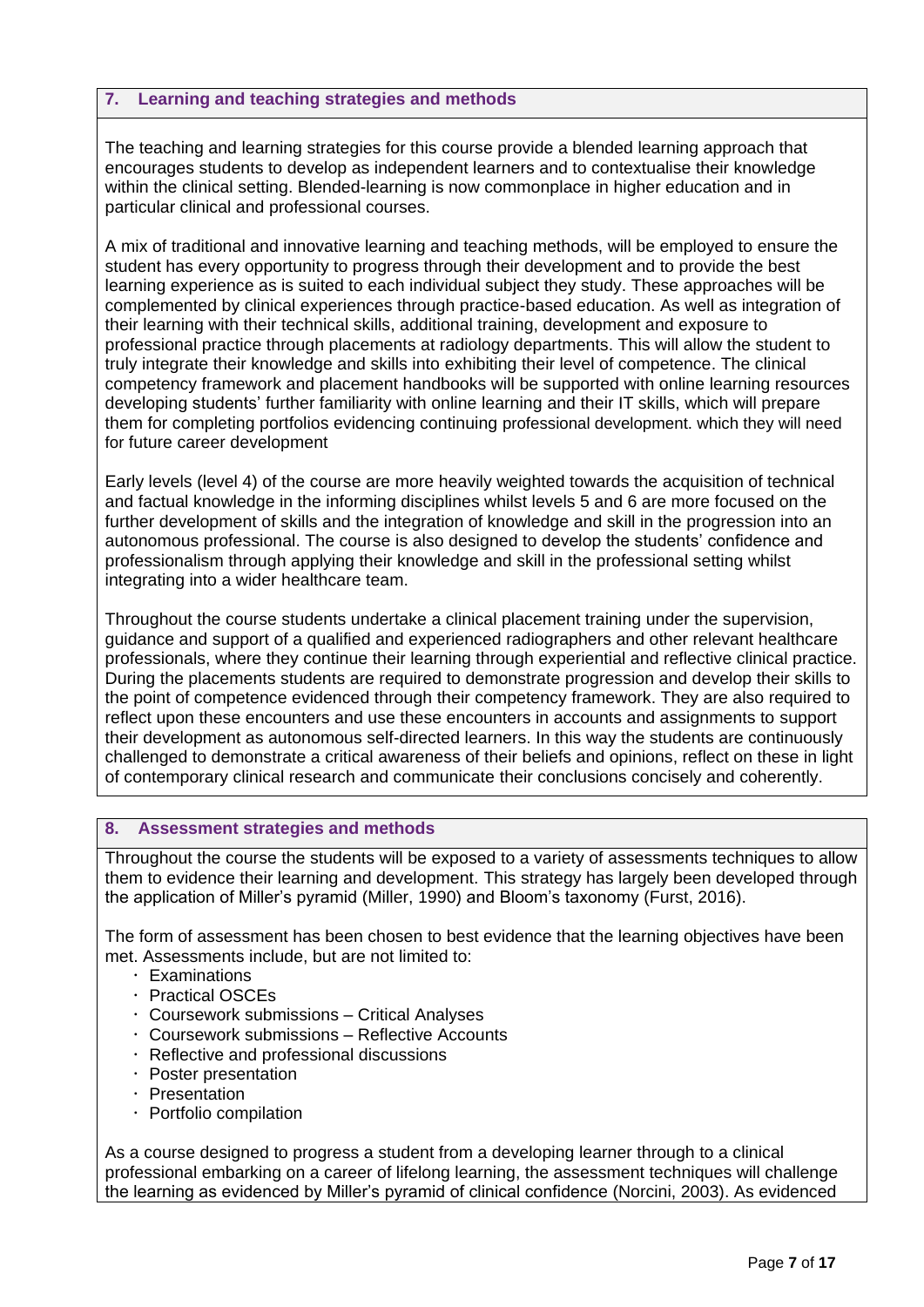#### **8. Assessment strategies and methods**

through the RePAIR strategy, radiography students lack clinical confidence and so the modified Miller's pyramid has been used to focus the end goal of the graduating student feeling they are a valued professional (Cruess, Cruess, & Steinert, 2016). This additional level of development, although being at the highest level of progression of the autonomous clinician, is an expectation within the profession and by the patients. This level of being the professional, whilst it must be accepted that there is additional training and progression to be gained through the early years of work in the profession, the individual themselves should also feel confident in their knowledge, skills and competence to integrate fully into a functioning team.

A variety of assessment methods will be used through each level of the course with knowledge gained earlier in the course predominantly assessed through examinations and practical OSCEs, and also evidenced through coursework assignments. Practical skills will be assessed throughout the course through practical OSCEs and also evidenced through the competency framework and portfolio. Intellectual skills will be evidenced through various methods as the student uses them in the application of their knowledge and skills, although they will primarily be evidenced through the coursework assignments, presentations and portfolio. The transferable skills through their very nature will be assessed and utilised throughout the course and evidenced through all methodologies.

The students will evidence achieving their professional competencies through a series of portfolios. These collectively will combine to demonstrate the students' progression to the point of competence. Dividing the competencies between different academic units will help the students to apply their theoretical learning and integrate it into their practical placement encounters. Their evidence will be built from portfolios in the following units:

- RAD401 Professional Practice and Patient Care
- RAD405 Oncology I
- RAD406 Equipment of Therapeutic Radiography
- RAD501 Professional Practice and Wellbeing
- RAD502 Planning and Dosimetry
- RAD505 Oncology II
- RAD506 Multidisciplinary Working, Healthcare Policy and Quality Management
- RAD601 Professional Practice and Clinical Confidence
- RAD602 Advanced Planning and Dosimetry
- RAD605 Oncology III

The assessments that occur during placements and contribute to the portfolios are designed to be smaller specific assessments that can take place during routine patient encounters and so should minimise stress on the student, and minimise impact on the placement encounter. These have all been combined into the practice placement handbook to help consolidate the portfolios and also to manage student expectations from the outset.

Feedback provided by academics, clinicians and peers on formative and summative assessments throughout the programme is designed to stimulate reflection and enhance personal development planning.

Cruess, R. L., Cruess, S. R., & Steinert, Y. (2016). Amending Miller's Pyramid to Include Professional Identity Formation. *Acad Med, 91*(2), 180-185. doi:10.1097/ACM.0000000000000913

Furst, Edward J. (2016). Bloom's Taxonomy of Educational Objectives for the Cognitive Domain: Philosophical and Educational Issues. *Review of Educational Research, 51*(4), 441-453. doi:10.3102/00346543051004441

Miller, G. E. (1990). The assessment of clinical skills/competence/performance. *Acad Med, 65*(9 Suppl), S63-67. doi:10.1097/00001888-199009000-00045

Norcini, J. J. (2003). Work based assessment. *BMJ, 326*(7392), 753-755. doi:10.1136/bmj.326.7392.753

#### <span id="page-7-0"></span>**9. Learning hours**

AECC University College courses are composed of units of study, which are assigned a credit value indicating the amount of learning undertaken. The minimum credit value of a unit is normally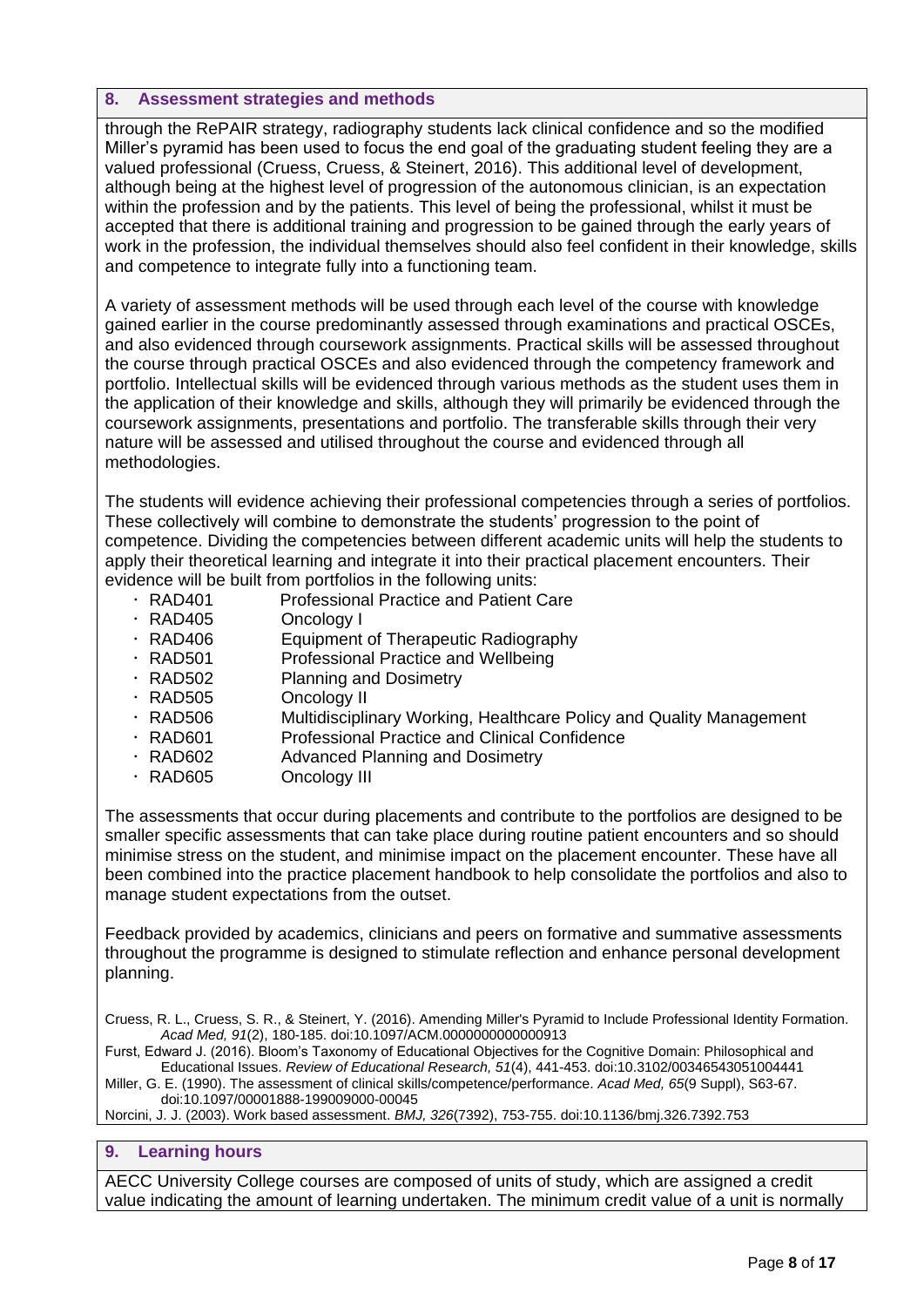#### **9. Learning hours**

20 credits, but half-units are permitted. 20 credits is the equivalent of 200 student study hours, including lectures, seminars, assessment and independent study. 20 University credits are equivalent to 10 European Credit Transfer System (ECTS) credits.

Radiography students engage in learning in multiple ways including lectures and practical tutorials. Learning at a placement sites through local clinical providers is also classified as scheduled learning, this is due to this learning environment being a guided supervised interaction. This additional learning requires a large amount of time and as such, those units that are supported through this environment, appear to have a much larger amount of contact hours.

#### <span id="page-8-0"></span>**10. Staff delivering the course**

Students will be taught by AECC University College academic staff and qualified professional practitioners with relevant expertise.

All radiography placement-based staff and all those involved in clinical competency assessments will be registered radiographers in good standing with the HCPC. Placement staff will attend the practice educator training day prior to placement commencing. The first cohort of students will be on placement from early November as so, following validation, a training day will be set for September, and then the course leaders/link tutors will facilitate additional sessions as required at the placement sites to ensure all educators a suitably informed and prepared for placement.

#### <span id="page-8-1"></span>**11. Progression and assessment regulations**

The regulations for this course are the University College's Standard Assessment Regulations which may be found from the [Latest Policies webpage.](https://www.aecc.ac.uk/about/how-we-work/latest-policies/)

#### <span id="page-8-2"></span>**12. Additional costs**

Additional costs are mandatory or optional costs which students will need to meet in order to fully participate in and complete their course. Students will need to budget for these costs separately as they are not included in the overall Tuition Fee they are charged. Information about additional costs applying to students on this course can be found in the document **Important information to take into account when choosing your course** available from the [Latest Policies webpage](https://www.aecc.ac.uk/about/how-we-work/latest-policies/)

- Students will be provided with their initial uniform for learning whilst on placements, however, they may choose to supplement these with additional items.
- Travel and accommodation costs to outreach or off-campus placements
- A limited contribution to costs involved in the Dissertation unit is provided by AECC University College, subject to approval, however, you may be required to make up any shortfall

#### <span id="page-8-3"></span>**13. Methods for evaluating the quality of learning and teaching**

Students have the opportunity to engage in the quality assurance and enhancement of their courses in a number of ways, which may include:

- **•** Completing student surveys annually to give feedback on individual units and on the course as a whole
- Completing the National Student Survey in the final year of the course
- Taking part in focus groups as arranged
- Seeking nomination as a Student Union representative OR engaging with these elected student representatives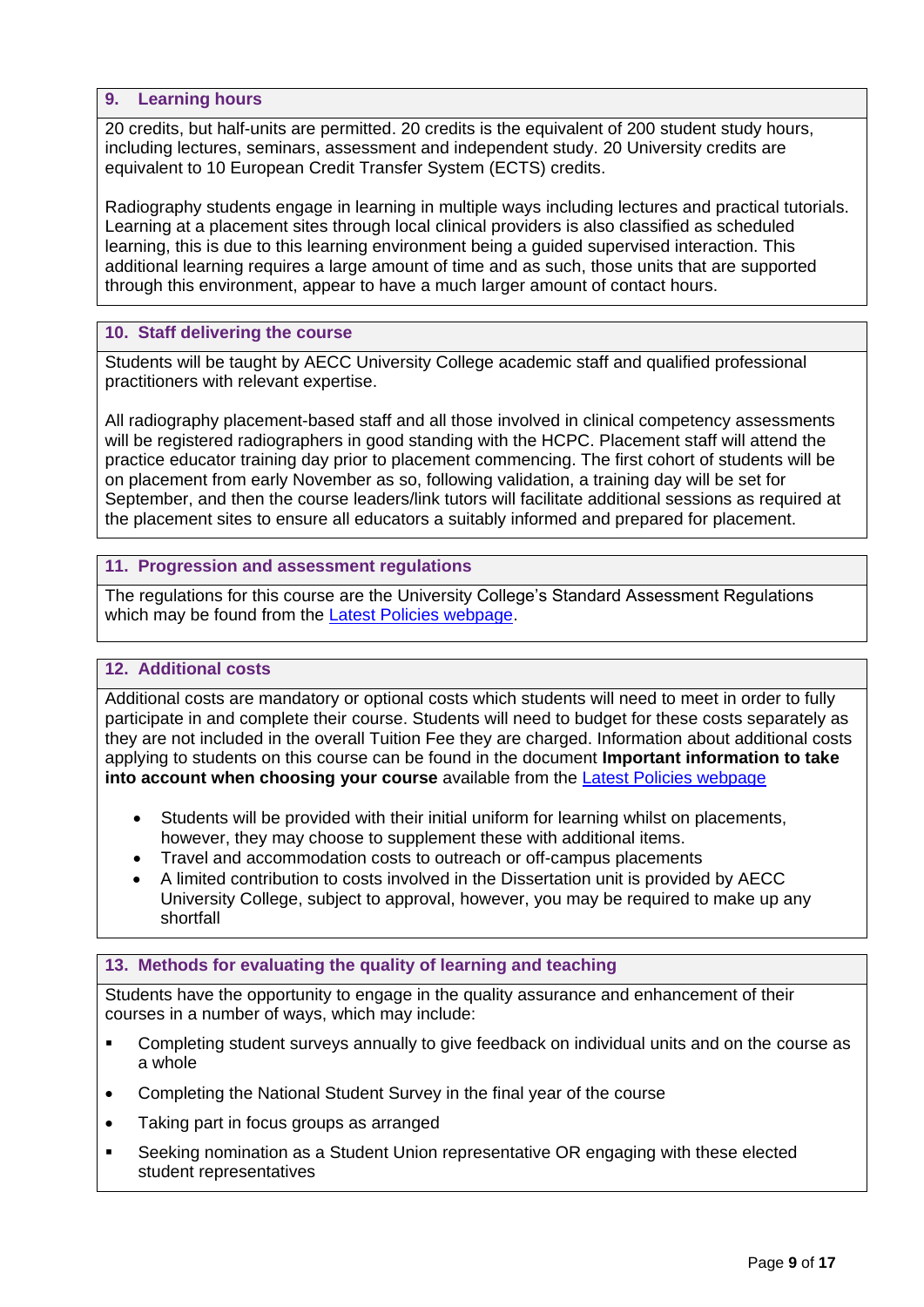#### **13. Methods for evaluating the quality of learning and teaching**

- Serving as a student representative on Course Consideration panels for course approval/review
- Taking part in course consideration or professional body meetings by joining a group of students to meet with the panel
- Taking part in meetings with the external examiner(s) for the course (such meetings may take place virtually where courses are part-time)

The ways in which the quality of the University College's courses are monitored and assured checked, both inside and outside the institution, are:

- Annual monitoring of units and courses
- Periodic Course review, at least every six years.
- **External examiners, who produce an annual report**
- Oversight by Academic Development and Quality Committee (which includes student representation), reporting to Academic Board
- Professional body accreditation and annual reports to these bodies
- **External Quality Assurance Reviews and annual monitoring**

#### <span id="page-9-0"></span>**14. Inclusivity statement**

AECC University College is committed to being an institution where students and staff from all backgrounds can flourish. AECC University College recognises the importance of equality of opportunity and promoting diversity, in accordance with our Dignity Diversity and Equality Policy. We are committed to a working and learning environment that is free from physical, verbal and non-verbal harassment and bullying of individuals on any grounds, and where everyone is treated with dignity and respect, within a positive and satisfying learning and working environment.

AECC University College seeks to ensure that all students admitted to our courses have the opportunity to fulfil their educational potential. The interests of students with protected characteristics will be taken into consideration and reasonable adjustments will be made provided that these do not compromise academic or professional standards as expressed through the learning outcomes.

#### <span id="page-9-1"></span>**15. Reference points including QAA Benchmark statements**

The following reference points were used to inform the development of this programme:

- The UK Quality Code for Higher Education, Part A: Setting and Maintaining Academic Standards. The Framework for Higher Education Qualifications of UK Degree-Awarding Bodies (2014)
- There are no current specific subject benchmark statement for radiography as a healthcare profession. To guide the development of the course, QAA subject benchmark statements for comparable/allied professions (Nursing, Health Studies, Biomedical Science and Medicine) have been used.

The course is also designed to comply with the following professional standards frameworks:

- Standards of Education and Training (SETs) of the HCPC
- Standards of Proficiency (SOP) of the HCPC for a Radiographer
- CoR Education and Career Framework (2013) all programmes
- Radiation protection regulations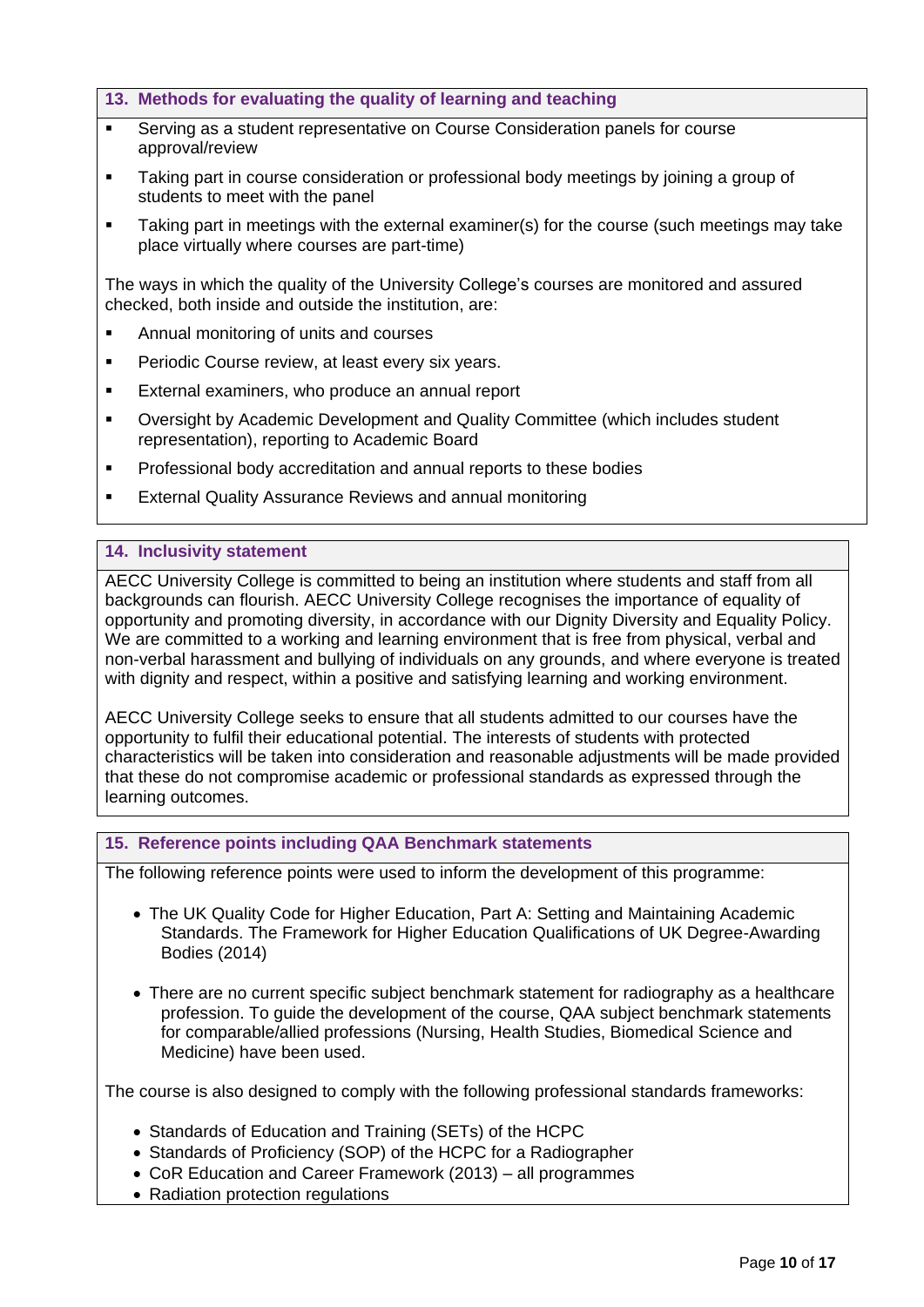#### **15. Reference points including QAA Benchmark statements**

- Ionising Radiation Regulations Great Britain (GB) 2017
- Ionising Radiation Regulation Northern Ireland (NI) 2017
- Ionising Radiation (Medical Exposure) Regulations GB 2017
- Ionising Radiation (Medical Exposure) Regulations NI 2018
- CoR Quality Standards for Practice Placements (2012) all programmes where there is a practice placement requirement
- CoR Research Strategy (2017) Pre-registration and above
- CoR Scope of Practice (2013) Pre-registration and above
- CoR Scope of Practice of Assistant Practitioners (2012) AP programmes
- CoR Practice Educator Accreditation Scheme learning outcomes PEAS programmes

#### <span id="page-10-0"></span>**16. Regulatory & policy framework**

The course conforms fully with the University College's Academic Regulations and Policies for Taught Courses.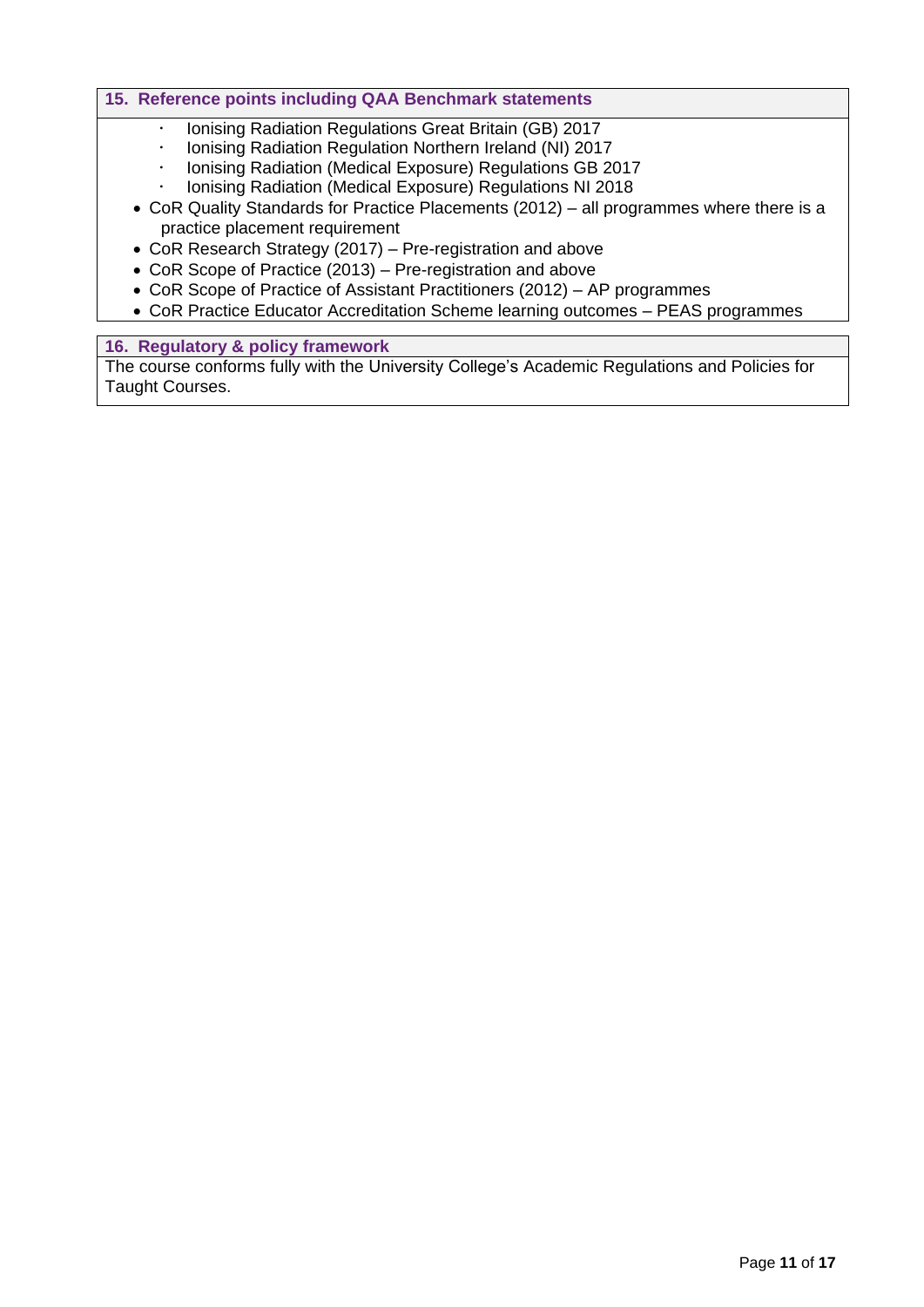## **Appendix 1: Course Diagram [BSc (Hons) Radiography (Radiotherapy and Oncology)**

<span id="page-11-0"></span>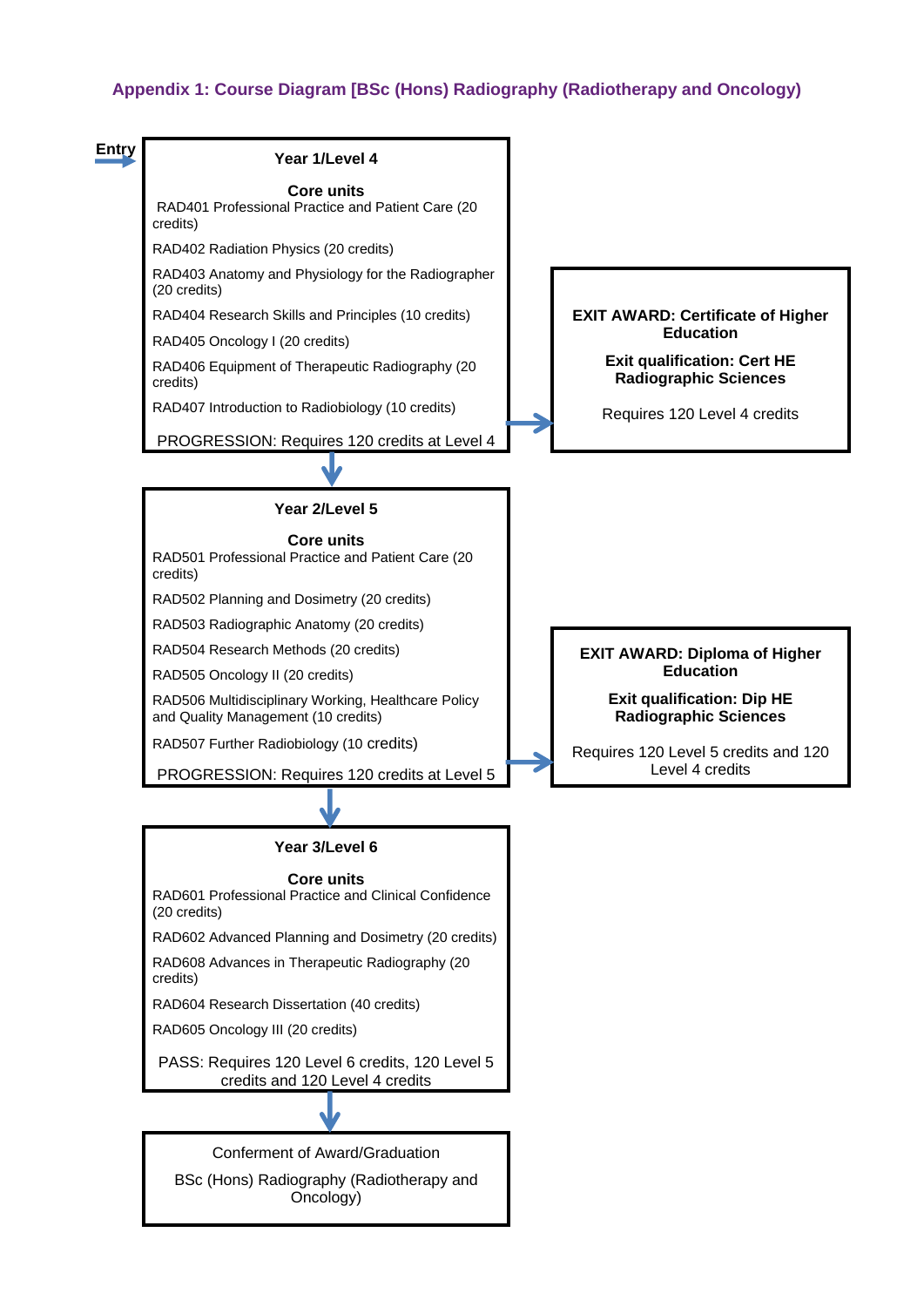# **Appendix 2: Learning outcomes mapping document template**

**This table shows where a learning outcome referenced in the course specification may be demonstrated by successful completion of a unit.**

<span id="page-12-0"></span>

|                          |           | <b>Subject Knowledge and Understanding</b> |                 |              |                         |                |             |    |              |                 | <b>Intellectual Skills</b> |           |                |                 | <b>Practical Skills</b> |                 |                 |                 |                | <b>Transferable skills</b> |                |                |                 |                |        |
|--------------------------|-----------|--------------------------------------------|-----------------|--------------|-------------------------|----------------|-------------|----|--------------|-----------------|----------------------------|-----------|----------------|-----------------|-------------------------|-----------------|-----------------|-----------------|----------------|----------------------------|----------------|----------------|-----------------|----------------|--------|
| <b>Unit Code</b>         | <b>A1</b> | $\overline{A2}$                            | $\overline{A3}$ | A4           | A5                      | A6             | <b>A7</b>   | A8 | <b>B1</b>    | $\overline{B2}$ | $\overline{B3}$            | <b>B4</b> | <b>B5</b>      | $\overline{C1}$ | $\overline{C2}$         | $\overline{C3}$ | $\overline{C4}$ | $\overline{C5}$ | D <sub>1</sub> | $\overline{D2}$            | D <sub>3</sub> | D <sub>4</sub> | $\overline{D5}$ | D <sub>6</sub> | D7     |
| <b>RAD401</b>            |           |                                            | D               |              |                         | Τ              |             | т  | Т            |                 |                            |           |                |                 |                         |                 |                 |                 | Τ              | Т                          |                |                | Τ               | Т              |        |
| Professional             |           |                                            |                 |              |                         | $\overline{A}$ |             | D  | A            |                 |                            |           |                | A               | D                       |                 |                 |                 | A              | A                          |                |                | A               |                |        |
| Practice and             |           |                                            |                 |              |                         |                |             |    |              |                 |                            |           |                |                 |                         |                 |                 |                 |                |                            |                |                |                 |                |        |
| <b>Patient Care</b>      |           |                                            |                 |              |                         |                |             |    |              |                 |                            |           |                |                 |                         |                 |                 |                 |                |                            |                |                |                 |                |        |
| <b>RAD402</b>            |           |                                            | D               | $\mathsf{T}$ |                         |                |             | D  |              |                 |                            |           |                |                 |                         |                 |                 |                 |                |                            |                |                |                 |                |        |
| <b>Radiation Physics</b> |           |                                            |                 | Α            |                         |                |             |    |              |                 |                            |           |                |                 |                         |                 |                 |                 |                |                            |                |                |                 |                |        |
| <b>RAD403</b>            | T         | $\mathsf T$                                |                 |              |                         |                |             |    |              |                 |                            |           |                |                 |                         |                 |                 |                 |                |                            |                |                |                 |                |        |
| Anatomy and              | A         | $\overline{A}$                             |                 |              |                         |                |             |    |              |                 |                            |           |                |                 |                         |                 |                 |                 |                |                            |                |                |                 |                |        |
| Physiology for the       |           |                                            |                 |              |                         |                |             |    |              |                 |                            |           |                |                 |                         |                 |                 |                 |                |                            |                |                |                 |                |        |
| Radiographer             |           |                                            |                 |              |                         |                |             |    |              |                 |                            |           |                |                 |                         |                 |                 |                 |                |                            |                |                |                 |                |        |
| <b>RAD404</b>            |           |                                            |                 |              |                         |                | $\top$      |    | $\mathsf{T}$ | $\mathsf T$     | т                          | T         | T              |                 | T                       |                 |                 |                 |                | $\mathsf T$                | $\mathsf T$    |                |                 |                |        |
| <b>Research Skills</b>   |           |                                            |                 |              |                         |                | A           |    | A            | A               | Α                          | A         |                |                 | D                       |                 |                 |                 |                | D                          | D              | D              |                 |                | A      |
| and Principles           |           |                                            |                 |              |                         |                |             |    |              |                 |                            |           |                |                 |                         |                 |                 |                 |                |                            |                |                |                 |                |        |
| <b>RAD405</b>            | D         |                                            | т               | D            | $\mathsf T$             |                |             |    |              |                 |                            |           |                |                 |                         | Т               | $\top$          | $\top$          |                |                            | D              |                | $\mathsf T$     |                |        |
| Oncology I               |           |                                            | $\overline{A}$  |              | $\overline{\mathsf{A}}$ |                |             |    |              |                 |                            |           |                |                 |                         | A               | D               | D               |                |                            |                |                | D               |                |        |
| <b>RAD406</b>            |           |                                            |                 |              | T                       |                |             | D  |              |                 |                            |           |                |                 |                         | т               |                 |                 |                |                            |                |                | $\overline{D}$  |                |        |
| Equipment of             |           |                                            |                 | Α            | A                       |                |             |    |              |                 |                            |           |                |                 |                         | A               | D               |                 |                |                            |                |                |                 |                |        |
| Therapeutic              |           |                                            |                 |              |                         |                |             |    |              |                 |                            |           |                |                 |                         |                 |                 |                 |                |                            |                |                |                 |                |        |
| Radiography              |           |                                            |                 |              |                         |                |             |    |              |                 |                            |           |                |                 |                         |                 |                 |                 |                |                            |                |                |                 |                |        |
| <b>RAD407</b>            | D         | D                                          | D               | $\top$       |                         |                |             |    |              |                 |                            |           |                |                 |                         |                 |                 |                 |                |                            |                |                |                 |                |        |
| Introduction to          |           |                                            |                 | Α            |                         |                |             |    |              |                 |                            |           |                |                 |                         |                 |                 |                 |                |                            |                |                |                 |                |        |
| Radiobiology             |           |                                            |                 |              |                         |                |             |    |              |                 |                            |           |                |                 |                         |                 |                 |                 |                |                            |                |                |                 |                |        |
| <b>RAD501</b>            |           |                                            |                 |              |                         | $\mathsf T$    | D           | T  | $\mathsf{T}$ | $\mathsf{T}$    | T                          |           |                |                 | D                       |                 |                 |                 | $\mathsf{T}$   | $\mathsf{T}$               |                |                | T               | $\mathsf T$    |        |
| Professional             |           |                                            |                 |              |                         | D              |             | D  | Α            | A               | A                          |           |                | A               |                         |                 |                 |                 | D              | D                          |                |                | D               | D              |        |
| Practice and             |           |                                            |                 |              |                         | $\overline{A}$ |             |    |              |                 |                            |           |                |                 |                         |                 |                 |                 | A              | A                          |                |                | A               |                |        |
| Wellbeing                |           |                                            |                 |              |                         |                |             |    |              |                 |                            |           |                |                 |                         |                 |                 |                 |                |                            |                |                |                 |                |        |
| <b>RAD502</b>            |           | D                                          | D               | D            | D                       |                |             |    |              |                 | D                          | D         |                |                 |                         | D               |                 |                 |                |                            |                |                |                 |                |        |
| Planning and             |           | A                                          |                 | Α            |                         |                |             |    |              |                 |                            |           |                |                 |                         |                 |                 |                 |                |                            |                |                |                 |                |        |
| Dosimetry                |           |                                            |                 |              |                         |                |             |    |              |                 |                            |           |                |                 |                         |                 |                 |                 |                |                            |                |                |                 |                |        |
| <b>RAD503</b>            | D         |                                            |                 | D            |                         |                |             |    | D            |                 |                            |           | D              |                 |                         |                 |                 |                 |                |                            |                |                |                 |                |        |
| Radiographic             |           |                                            |                 |              |                         |                |             |    |              |                 |                            |           | $\overline{A}$ |                 |                         |                 |                 |                 |                |                            |                |                |                 |                |        |
| Anatomy                  |           |                                            |                 |              |                         |                |             |    |              |                 |                            |           |                |                 |                         |                 |                 |                 |                |                            |                |                |                 |                |        |
| <b>RAD504</b>            |           |                                            |                 |              | D                       |                | $\mathsf T$ |    | $\mathsf T$  |                 |                            | D         | $\mathsf T$    |                 |                         |                 |                 |                 |                | DA                         | DA             | <b>DA</b>      |                 |                | $\top$ |
| <b>Research Methods</b>  |           |                                            |                 |              |                         |                | D           |    | A            |                 |                            | A         | D              |                 |                         |                 |                 |                 |                |                            |                |                |                 |                | D      |
|                          |           |                                            |                 |              |                         |                | A           |    |              |                 |                            |           | A              |                 |                         |                 |                 |                 |                |                            |                |                |                 |                | Α      |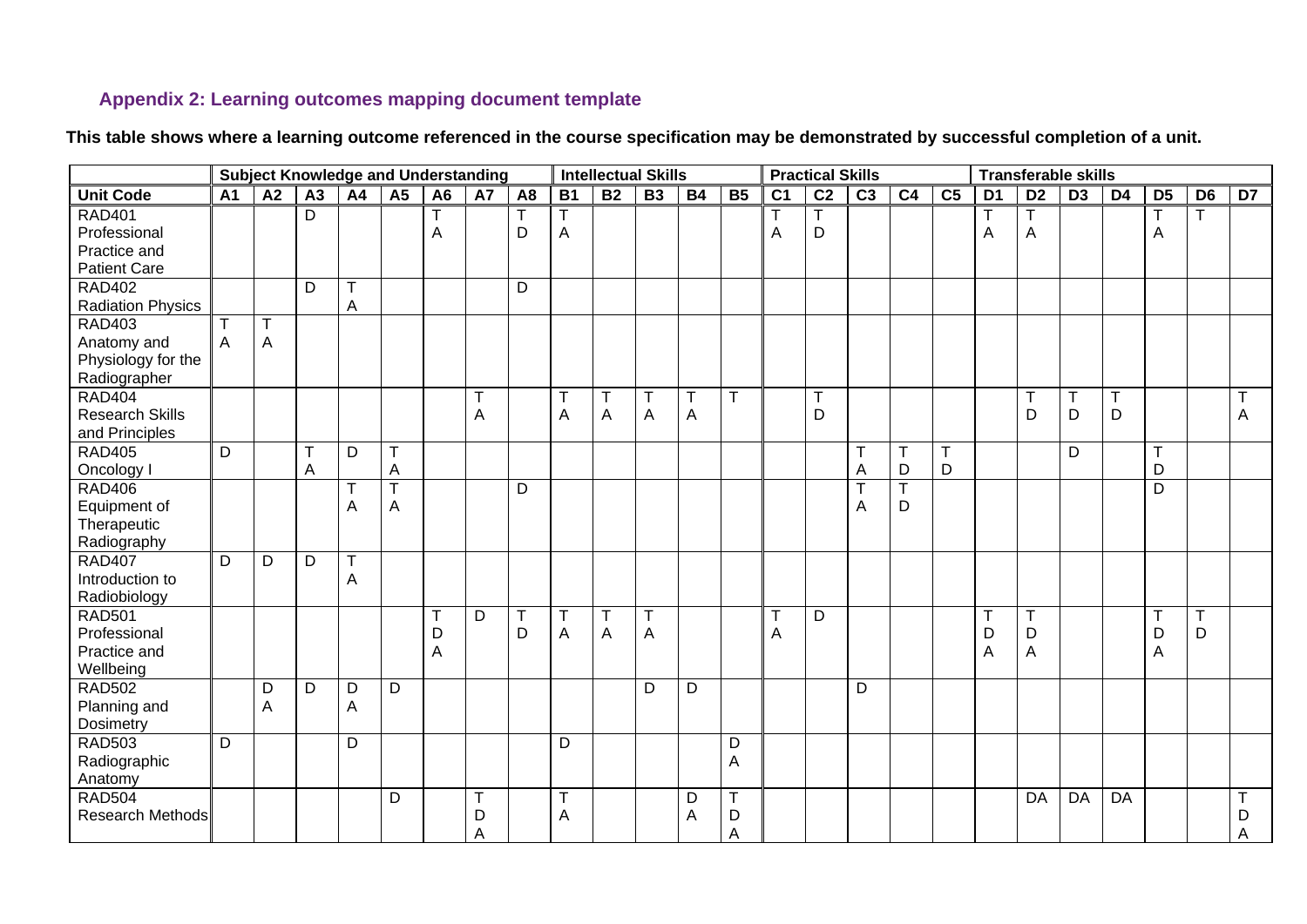|                                                                                                         |           |        |                 |           |           | <b>Subject Knowledge and Understanding</b> |        |                |           | <b>Intellectual Skills</b> |                   |           |           |                   | <b>Practical Skills</b> |                 |                |                               |                |                       | <b>Transferable skills</b> |                |                |                |        |
|---------------------------------------------------------------------------------------------------------|-----------|--------|-----------------|-----------|-----------|--------------------------------------------|--------|----------------|-----------|----------------------------|-------------------|-----------|-----------|-------------------|-------------------------|-----------------|----------------|-------------------------------|----------------|-----------------------|----------------------------|----------------|----------------|----------------|--------|
| <b>Unit Code</b>                                                                                        | <b>A1</b> | A2     | $\overline{A3}$ | <b>A4</b> | <b>A5</b> | A <sub>6</sub>                             | A7     | A <sub>8</sub> | <b>B1</b> | <b>B2</b>                  | $\overline{B3}$   | <b>B4</b> | <b>B5</b> | C <sub>1</sub>    | $\overline{C2}$         | $\overline{C3}$ | C <sub>4</sub> | C <sub>5</sub>                | D <sub>1</sub> | D <sub>2</sub>        | D <sub>3</sub>             | D <sub>4</sub> | D <sub>5</sub> | D <sub>6</sub> | D7     |
| <b>RAD505</b><br>Oncology II                                                                            | D         |        | A               | D         | A         |                                            |        |                |           |                            |                   |           |           |                   |                         | A               | D<br>A         | D<br>A                        |                |                       | D                          |                | D              |                |        |
| <b>RAD506</b><br>Multidisciplinary<br>Working,<br><b>Healthcare Policy</b><br>and Quality<br>Management |           |        |                 |           | D         | D                                          | D      | т<br>D<br>A    |           | $\mathsf T$<br>A           |                   |           |           | Т<br>Α            | D<br>A                  |                 | D              | D                             | D              |                       | D                          |                | D<br>Α         | D              |        |
| <b>RAD507</b><br>Further<br>Radiobiology                                                                | D         | D      | D               | A         |           |                                            |        |                |           |                            |                   |           |           |                   |                         |                 |                |                               |                |                       |                            |                |                |                |        |
| <b>RAD601</b><br>Professional<br>Practice and<br>Clinical<br>Confidence                                 |           |        |                 |           |           | $\mathbf 7$<br>D<br>A                      | D      | D              |           | $\mathsf T$<br>Α           |                   |           |           | $\mathsf{T}$<br>Α | D<br>A                  |                 | D              | D                             |                | $\mathsf T$<br>D<br>A |                            |                | D<br>Α         | D<br>A         |        |
| <b>RAD602</b><br>Advanced<br>Planning and<br>Dosimetry                                                  |           | D<br>A | D               | D<br>A    | D         |                                            |        |                |           |                            | D                 | D         |           |                   |                         | D               |                |                               |                |                       |                            |                |                |                |        |
| <b>RAD603</b><br>Advances in<br>Therapeutic<br>Radiography                                              |           |        | Α               | D         | T<br>A    |                                            |        |                |           |                            |                   |           | D         |                   |                         | Α               | D<br>A         | D<br>A                        |                |                       |                            |                | D              |                |        |
| <b>RAD604</b><br>Research<br>Dissertation                                                               |           |        |                 |           | D         |                                            | D<br>A |                |           |                            | $\mathbf{r}$<br>A |           | D<br>A    |                   |                         |                 |                |                               |                |                       |                            |                |                |                | D<br>A |
| <b>RAD605</b><br>Oncology III                                                                           | D         |        | Т<br>A          | D         | T<br>A    |                                            |        |                |           |                            |                   |           |           |                   |                         | ᠇<br>A          | т<br>D<br>A    | $\top$<br>D<br>$\overline{A}$ |                |                       | D                          |                | D              |                |        |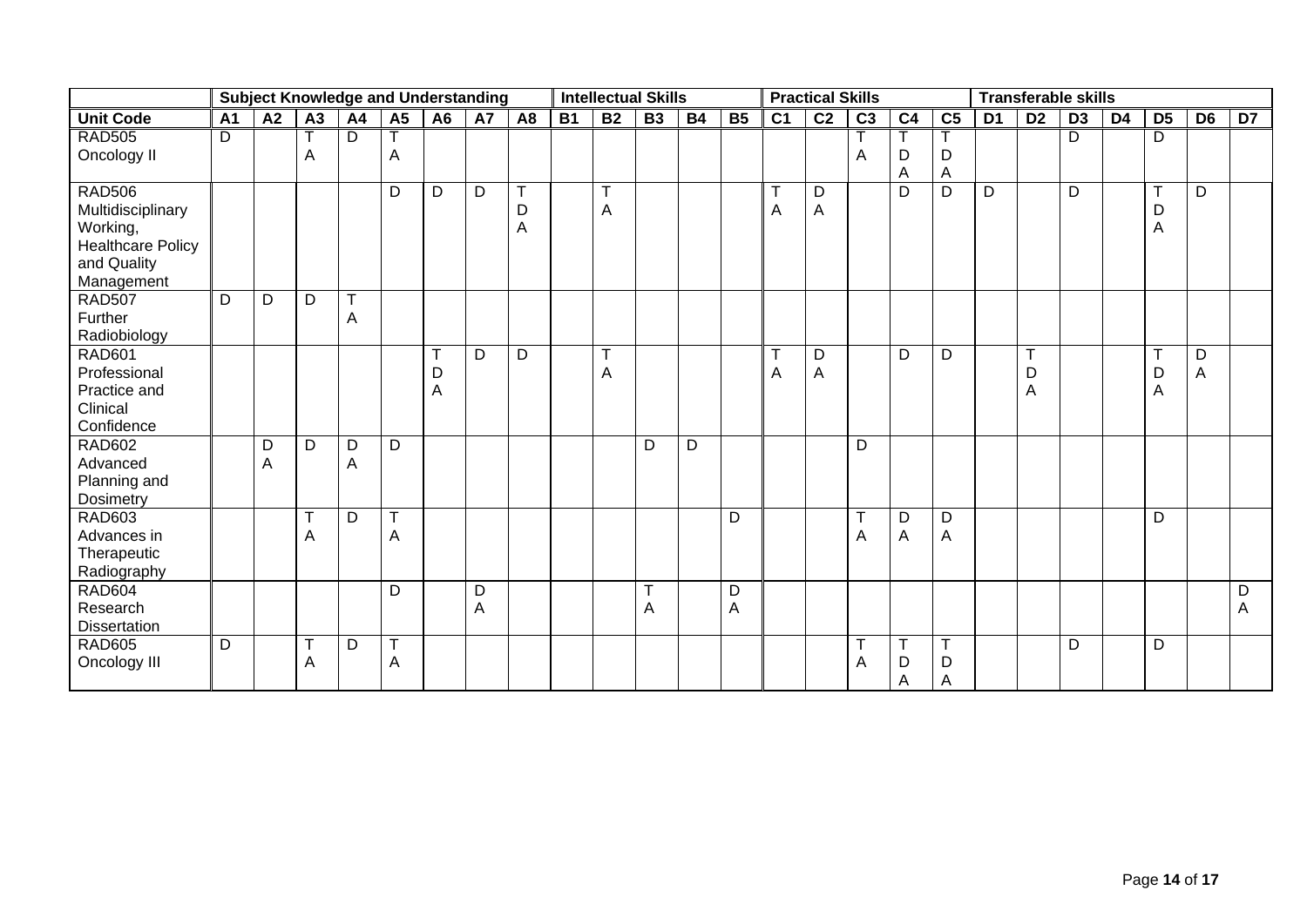# **Course summary**

# **Course title:**

| <b>Unit details</b> |                                                           |                       | Core/<br><b>Option</b> | Pre/co<br>requisite<br>units | No of<br>credits<br>(level in<br>brackets) | Assessment Element Weightings (%)* | <b>Estimated learning hours</b> |                  |                  |        |                             |                                    |                   |
|---------------------|-----------------------------------------------------------|-----------------------|------------------------|------------------------------|--------------------------------------------|------------------------------------|---------------------------------|------------------|------------------|--------|-----------------------------|------------------------------------|-------------------|
| <b>Number</b>       | <b>Title</b>                                              | <b>Version</b><br>no. |                        |                              |                                            |                                    | Exam Exam<br>$\mathbf{2}$       | Cwk 1            | Cwk 2 Prac 1     | Prac 2 | <b>Scheduled</b><br>contact | <b>Directed</b><br>non-<br>contact | Self-<br>directed |
| <b>RAD401</b>       | Professional Practice and<br><b>Patient Care</b>          | 1.0                   | Core                   |                              | 20 Credits<br>(Level 4)                    |                                    |                                 | 100%             | Portfolio<br>P/F |        | $30 + (120)$                | 10                                 | 40                |
| <b>RAD402</b>       | <b>Radiation Physics</b>                                  | 1.0                   | Core                   |                              | 20 Credits<br>(Level 4)                    | 50%                                |                                 | 50%              |                  |        | 30                          | 90                                 | 80                |
| <b>RAD403</b>       | Anatomy and Physiology for<br>the Radiographer            | 1.0                   | Core                   |                              | 20 Credits<br>(Level 4)                    | 100                                |                                 |                  |                  |        | 30                          | 100                                | 70                |
| <b>RAD404</b>       | <b>Research Skills and Principles</b>                     | 1.0                   | Core                   |                              | 10 Credits<br>(Level 4)                    |                                    |                                 | 100%             |                  |        | 15                          | 45                                 | 40                |
| <b>RAD405</b>       | Oncology I                                                | 1.0                   | Core                   |                              | 20 Credits<br>(Level 4)                    | 100<br>%                           |                                 | Portfolio<br>P/F |                  |        | $30 + (120)$                | 30                                 | 20                |
| <b>RAD406</b>       | Equipment of Therapeutic<br>Radiography                   | 1.0                   | Core                   |                              | 20 Credits<br>(Level 4)                    |                                    |                                 | 100%             | Portfolio<br>P/F |        | $30 + (120)$                | 30                                 | 20                |
| <b>RAD407</b>       | Introduction to Radiobiology                              | 1.0                   | Core                   |                              | 10 Credits<br>(Level 4)                    | 100<br>%                           |                                 |                  |                  |        | 15                          | 45                                 | 40                |
|                     | Progression requirements: Requires 120 credits at Level 4 |                       |                        |                              |                                            |                                    |                                 |                  |                  |        |                             |                                    |                   |

**Exit qualification: Cert HE Radiographic Sciences** - (requires 120 credits at Level 4)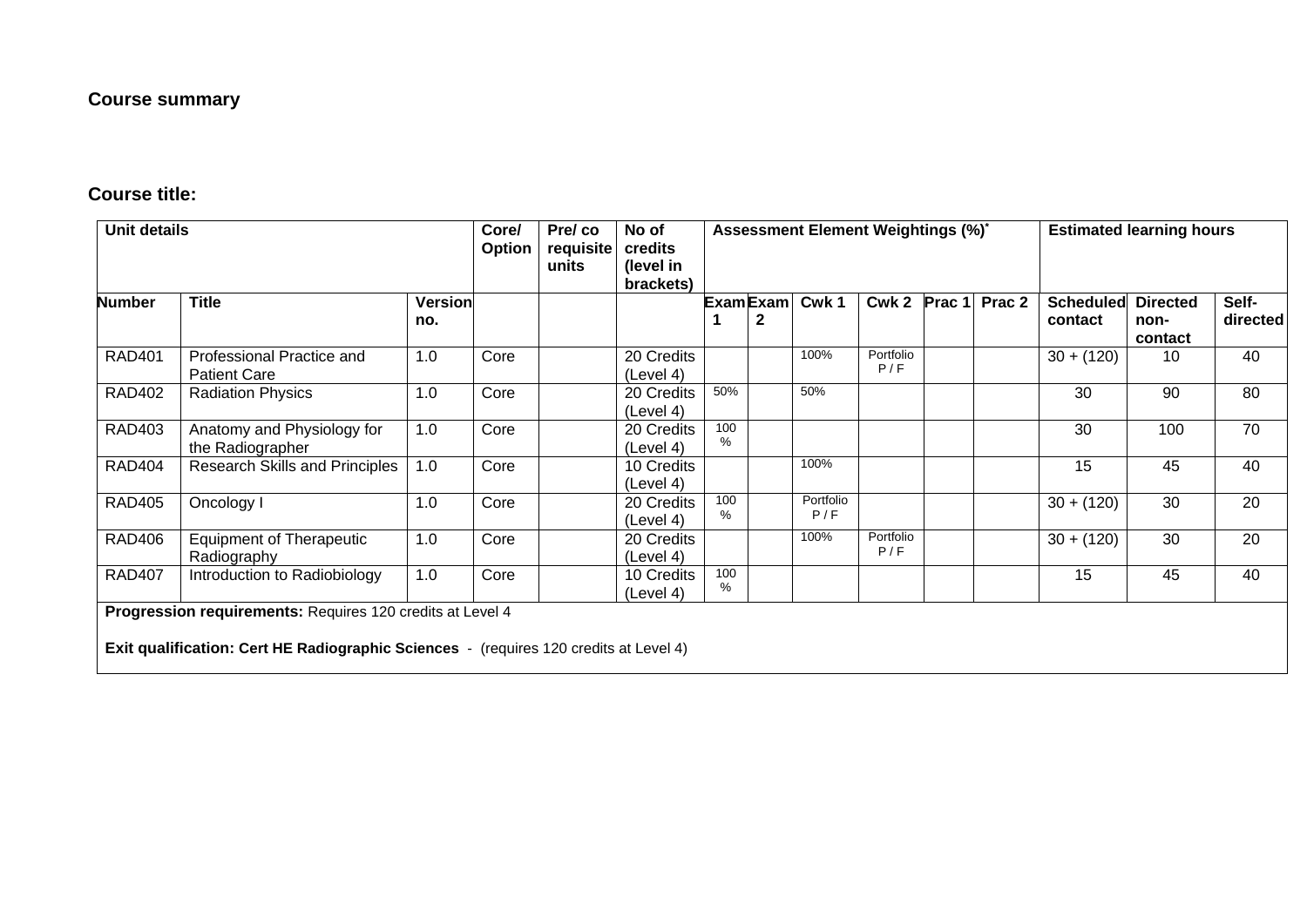| <b>Unit details</b> |                                                                                                                                                                               |                       | Core/<br><b>Option</b> | Pre/co<br>e units | No of<br>requisit credits<br>(level in<br>brackets) |                  | Assessment Element Weightings (%)* |                  |                          |                   | <b>Estimated learning hours</b> |                                    |                   |  |  |
|---------------------|-------------------------------------------------------------------------------------------------------------------------------------------------------------------------------|-----------------------|------------------------|-------------------|-----------------------------------------------------|------------------|------------------------------------|------------------|--------------------------|-------------------|---------------------------------|------------------------------------|-------------------|--|--|
| <b>Number</b>       | <b>Title</b>                                                                                                                                                                  | <b>Version</b><br>no. |                        |                   |                                                     | <b>Exam</b> Exam | Cwk 1                              | Cwk <sub>2</sub> | Prac 1                   | Prac <sub>2</sub> | <b>Scheduled</b><br>contact     | <b>Directed</b><br>non-<br>contact | Self-<br>directed |  |  |
| <b>RAD501</b>       | Professional Practice and<br>Wellbeing                                                                                                                                        | 1.0                   | Core                   |                   | 20 Credits<br>(Level 5)                             |                  | Portfolio<br>P/F                   |                  | Poster<br>100%           |                   | $20 + (40)$                     | 80                                 | 60                |  |  |
| <b>RAD502</b>       | <b>Planning and Dosimetry</b>                                                                                                                                                 | 1.0                   | Core                   |                   | 20 Credits<br>(Level 5)                             | 100<br>%         |                                    | Portfolio<br>P/F |                          |                   | $30 + (120)$                    | 25                                 | 25                |  |  |
| <b>RAD503</b>       | Radiographic Anatomy                                                                                                                                                          | 1.0                   | Core                   |                   | 20 Credits<br>(Level 5)                             | 100<br>$\%$      |                                    |                  |                          |                   | 35                              | 90                                 | 75                |  |  |
| <b>RAD504</b>       | <b>Research Methods</b>                                                                                                                                                       | 1.0                   | Core                   |                   | 20 Credits<br>(Level 5)                             |                  | 100%                               |                  |                          |                   | 20                              | 100                                | 80                |  |  |
| <b>RAD505</b>       | Oncology II                                                                                                                                                                   | 1.0                   | Core                   |                   | 20 Credits<br>(Level 5)                             | 100<br>%         |                                    | Portfolio<br>P/F |                          |                   | $30 + (120)$                    | 30                                 | 20                |  |  |
| <b>RAD506</b>       | Multidisciplinary Working,<br>Healthcare Policy and Quality<br>Management                                                                                                     | 1.0                   | Core                   |                   | 10 Credits<br>(Level 5)                             |                  | Portfolio<br>P/F                   |                  | 100%<br>Prese<br>ntation |                   | $20 + (20)$                     | 40                                 | 20                |  |  |
| <b>RAD507</b>       | <b>Further Radiobiology</b>                                                                                                                                                   | 1.0                   | Core                   |                   | 10 Credits<br>(Level 5)                             |                  | 100%                               | Portfolio<br>P/F |                          |                   | $15 + (60)$                     | 15                                 | 10                |  |  |
|                     | Progression requirements: Requires 120 credits at Level 5<br><b>Exit qualification: Dip HE Radiographic Sciences</b> - (requires 120 Level 5 credits and 120 Level 4 credits) |                       |                        |                   |                                                     |                  |                                    |                  |                          |                   |                                 |                                    |                   |  |  |